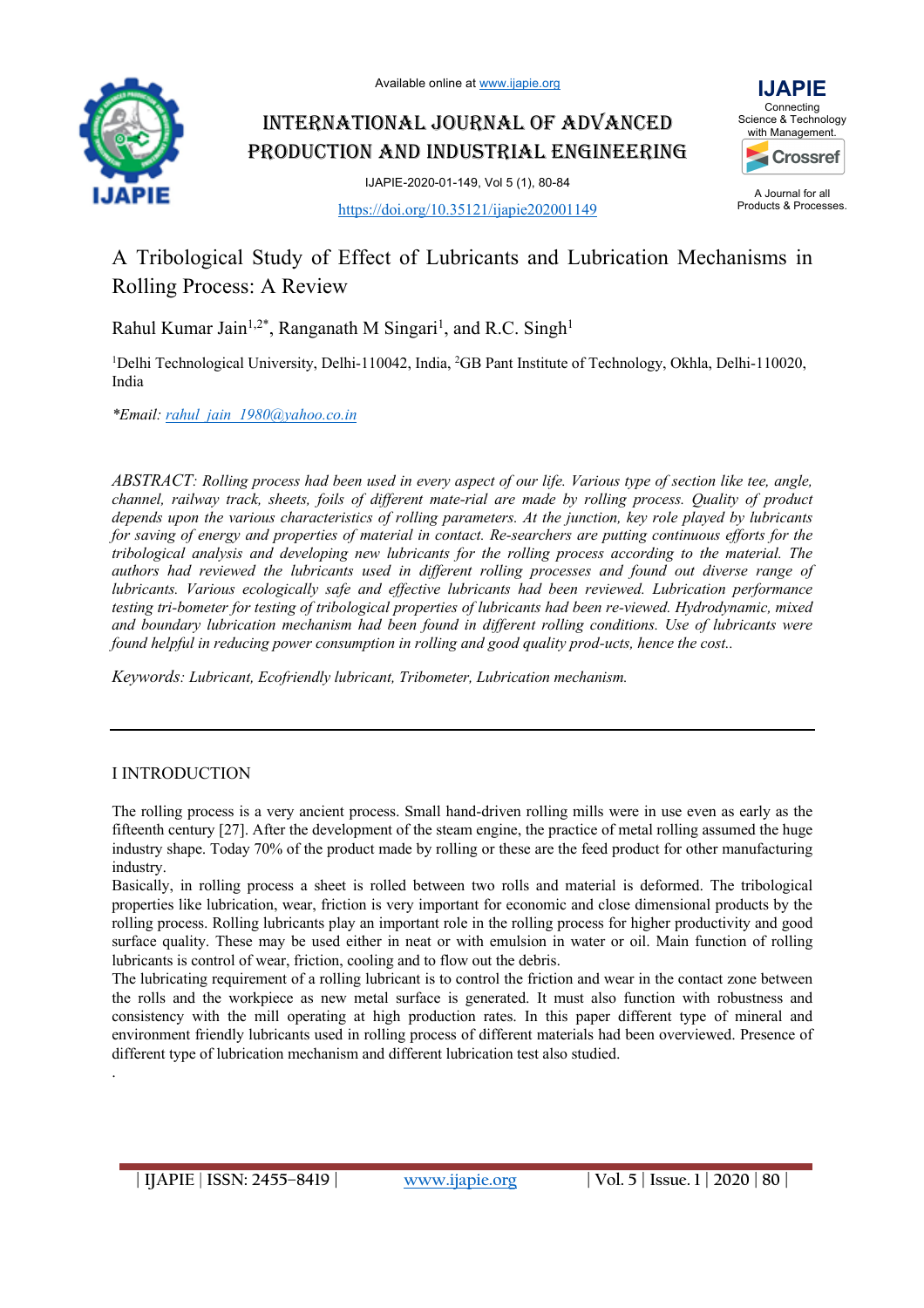# III LITERATURE REVIEW

Liu nana et al. [1] had experimented on Cu foil rolling with o/w emulsion with different oil concentration and dry and found that better surface produced at 0.02-0.05% concentration than dry rolling (see fig.1.). rolling oil with viscosity of 40-50 mm<sup>2</sup>/s provided better lubrication and cooling effect.



(a)



(b)

**Fig.1.** Surface topographies of copper foil after rolling: (a) no lubrication, (b) initial oil concentration= 0.02%,[1]

Lenard and Zhang [2] Studied lubricant mechanism with different SAE oil and observed that at low speed it was boundary lubrication regime and at higher speeds it was mixed lubrication mechanism with lighter oils. In heavier oils it was hydrodynamics lubrication regime.

McConnell and Lenard [3] found experimented with different lubricants on low carbon steel strips and observed the lubricants with synthetic hydrocarbon were better as these produced the lowest roll forces, roll torques and the lowest coefficient of friction. At most, boundary or mixed lubrication regimes were observed.

Nonaqueous mineral oil were used as the base oil with a few percent of higher alcohol or fatty acid ester as boundary lubricant by S. Kondo [4]in cold rolling of aluminum alloys. Low viscosity oil was found better and fatty acid ester provided better rolling stability.

**| IJAPIE** | **ISSN: 2455–8419 | www.ijapie.org | Vol. 5 | Issue. 1 | 2020 | 81 |**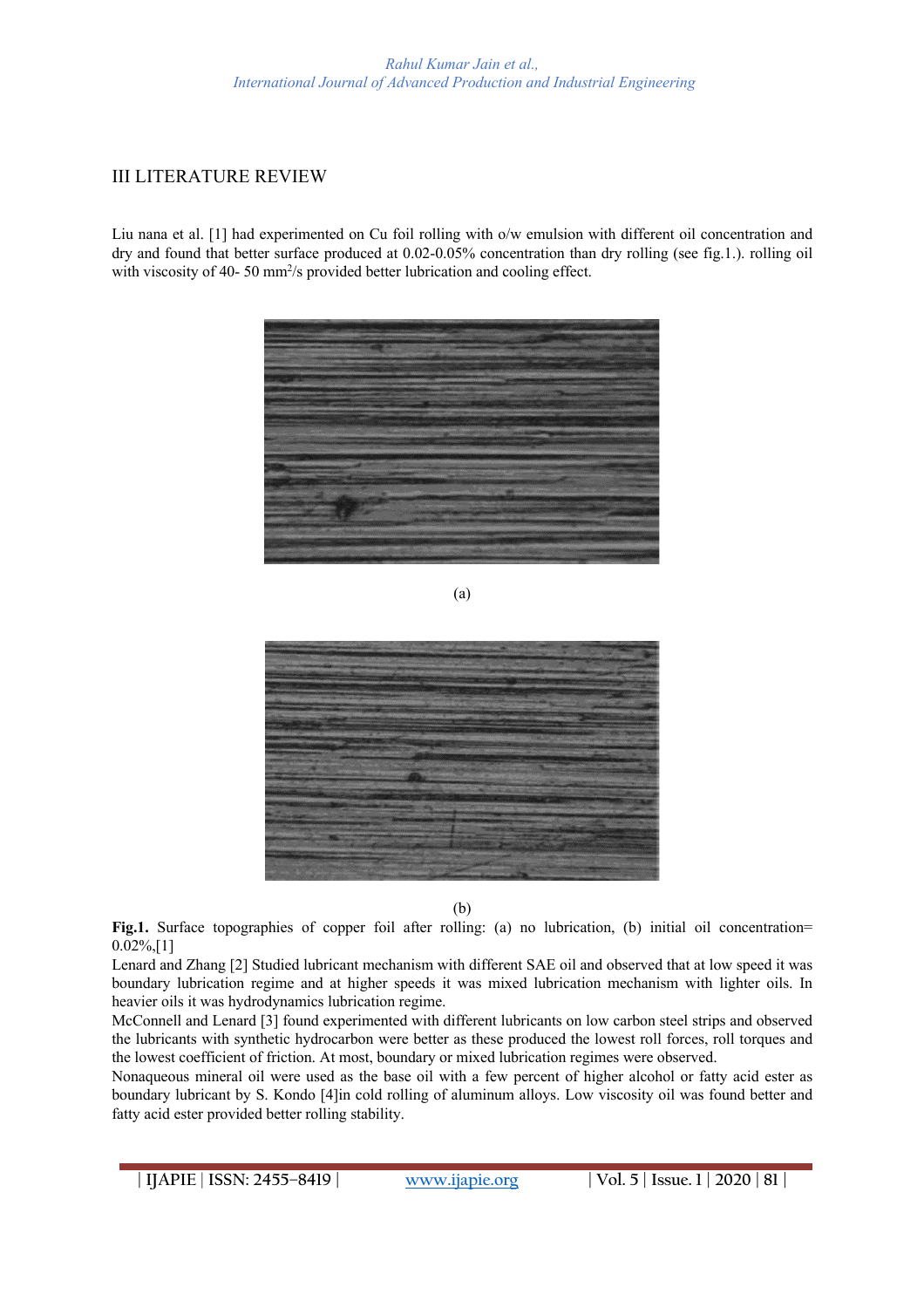Lu and Chuang [5] studied the effect of surface roughness on lubrication. experiment Better lubrication condition were found in initial strip transverse roughness.

The roll loads and roughness of rolled strip reduced when lubricants including water, neat oils / emulsion, were used in rolling than the dry condition in cold rolling of low carbon steel [6].

At high speed of Aluminum strip rolling higher concentration of emulsion were better than the neat oil as surface quality was better [7].

Paraffinic oil with additives (4-5%) were used in cold rolling of Aluminum Alloy 3003 by Gjonnes for investigation of surface topography after rolling [8].

Liu et al. [9] done strip drawing test with three lubricant mineral oil without additive, mineral oil with additive of Sulphur and phosphorous and water-oil lubricant with additives of Sulphur and phosphorus active substances. Coefficient of friction reduced in the lubricant with additives.

Three lubricants denoted by "no additive", "additive sulfurized castor oil (SCO) 2%" and "additive borate ester containing nitrogen (BECN) 2%" with base oil i.e. mixture of 35% mineral oil, 25 % coconut oil were tested by a four-ball tribo-tester as per Standard ASTM D2783 and on two high rolling mill in cold rolling of steel strip. Alkylphenol ethoxylates were used as emulsifier by Sun et al. [10]. It was observed that both the test provided the consistence results but coefficient of friction was more realistic in cold rolling setup.

Sun et al. studied the effect of ferrous particles on the tribological properties of 4% commercial lubricant emulsion with deionized water in cold rolling of IF steel. Load carrying capacity of the lubricant increased up to 3.9 % when was size of ferrous particles were equal or less than 0.3 micrometer[11].

Effect of lubricant viscosity on rolling mill load was analyzed by Dick and Lenard on rolling of ASTM A366 steel. Three type of emulsion, 10% Kutwell-40 in H2O ,10% Walzoel FM 82, 5% Petronate HLB in H2O and 10% oil FSG M3, 5% Petronate HLB in H2O were used. The effect of the viscosity was apparent at higher velocities and reductions but was negligible at lower speeds and lower reductions [12]

Rolling load were reduced after using lubricants as analyzed by Nad and Lenard [13]

The effect of boundary additives was investigated by Lenard on the rolling parameter in rolling of aluminum strip. Mineral oil was used as basic oil and lauryl alcohol, stearyl alcohol, lauric acid and stearic acid were used as additives. Lauryl alcohol caused the largest reduction of the roll separating force while stearyl alcohol was the most effective in reducing the roll torque. The coefficient of friction reduced most when lauryl alcohol was used [14].

A lubricant was developed by Tang et al. by using an industrial white oil as the base oil, for cold rolling of zirconium alloy. Anti-wear agent, anti-foam agent, additives, antioxidants, detergents and dispersant were added. The lubricant was tested for physical, chemical properties, and characteristic of lubrication and found meeting with requirement of cold rolling of the alloy [15].

Tribological performances of an emulsion with four different concentrations of an emulsifier were studied. The tribological properties, including the friction coefficient, the electrical contact resistance, the wear loss was examined with different concentrations of emulsifier. The emulsion with a dilute ratio of 50:1 was found most favorable of the four emulsifier concentrations because it leads to the lowest friction coefficient, the smallest wear loss and the worn surface [16].

Pin on disc tribometer was used for investigation of effects of sliding speed and lubrication on the tribological behavior of stainless steel analogous to steel rolling with sunflower oil as lubricants and phosphorous as extreme pressure additives. When lubricants were applied, friction was reduced, and stability of sliding process improved that leaded to the stainless-steel surface quality. Hydrodynamic effect also observed. Lubricant additives, oil film improver and extreme pressure improved the performance of pure base oil and reduce the wear rate of the stainless steel [17].

Chun and Lenard [18] studied synthetic ester-based lubricants with different emulsion concentration in hot rolling of Aluminum 1100 H14 strips. Coefficient of friction reduced when the concentration of emulsion increased. Hydrodynamic lubrication regime was approached in the process. Surface were found better as emulsion concentration increased.

Polybutene based low viscosity, paraffin oil emulsions were used in rolling of Aluminum 1100 H14. Emulsion were prepared by stirring using Poly oxyethylene laurel alcohol as emulsifier [19].

Volatile lubricants given the same performance as the paraffinic mineral oil in rolling of mild steel sheet and Aluminum A3004 [20].

Colza based emulsion, synthetic ester and mineral oils were evaluated for lubrication behavior in hot rolling with simulation on testing machine [21].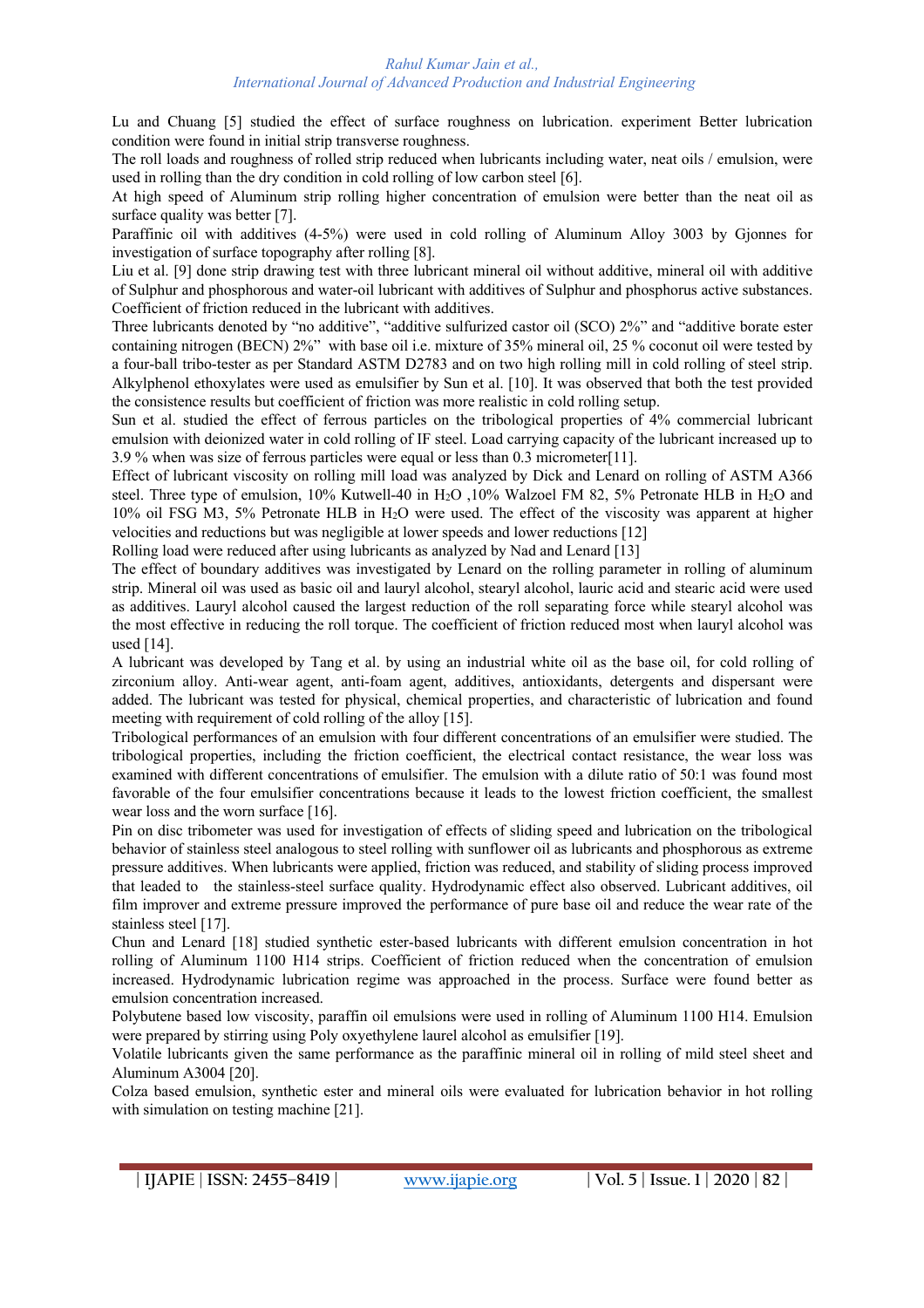#### *Rahul Kumar Jain et al., International Journal of Advanced Production and Industrial Engineering*

Shirizly and Lenard [22] studied the effect of lubricant on rolling mill loads, testes were done with five different conditions involved dry rolling, distilled water. Oil emulsion and a forging oil in hot rolling of low carbon steel strips. Sufficient reduction in mill load and improved surface quality was observed when oil in water emulsion were used. 1: 1000 oil-in-water emulsion concentration was found the best.

Nano lubricants (TiO2) with 4% concentration were evaluated in hot rolling of steel sheets. These lubricants were effective in reducing the mill load and improving the surface quality of strips [23].

Dandan et al. [24] had reported that Palm oil had been used as lubricants by many researchers in metal forming.

Neem seed oil performed better in the experimental study of cold rolling of Aluminum strips than the coconut and diesel oil mixture [25].

Coconut oil showed the increased tribological and rheological properties when Cuo and Sio<sub>2</sub> nano particles were used as additives [26].

Last non seizure load (LNSL value) of the emulsions was measured by four-ball tribo-tester, following the standard GB/T12583- 1998 [1].

### III CONCLUSION

It can be concluded that rolling lubricants played an important role in rolling of metal. Presence of emulsion and lubricants between the roll and strips reduced coefficient of friction, therefore longer roll life, better surface quality of strips and it also reduced power consumption. As additive and emulsifier affected the rolling parameters so analysis for levels of boundary additives through spectroscopic and chromatographic techniques, and, for emulsions, monitoring of pH and conductivity of the water phase along with concentration and particle size measurements for the oil phase is necessary. The appearance and performance of the finished product was influenced by the amount and nature of residual lubricants on the metal surface. Mostly mineral oils had been in use in rolling lubricant but recently, there has been increased emphasis on products where the petroleum oil content has been replaced by products from renewable resources, from selected crops such as palm, coconut, soybean oil, sunflower. Vegetable oils had some challenges like oxidation stability but researches are going on to use them with some additives. It will be very beneficial for environment as well as rural areas. Products high in oleic content and low in linoleic and linolenic content would seem to afford the best compromise. Various lubricant mechanism like boundary, mixed and hydrodynamic mechanism has been observed during rolling in deformation zone as the rolling condition changed. Four ball tester and pin on disc are the type of tribometer which has been used in analyzing the tribological performance of lubricants.

### REFERENCES

- 1. N. Liu, J. Sun, Z. Zhu, L. Xia, and S. Xiong, "Research of lubrication model and surface quality in cold-rolling copper alloy using O/W emulsions," XiyouJinshuCailiao Yu Gongcheng/Rare Met. Mater. Eng., vol. 44, no. 8, pp. 1845–1850, 2015.
- 2. J. G. Lenard and S. Zhang, "A study of friction during the lubricated cold rolling of an aluminum alloy," J. Mater. Process. Technol., vol. 72, no. 2, pp. 293–301, 1997.
- 3. C. McConnell and J. G. Lenard, "Friction in cold rolling of a low carbon steel with lubricants," J. Mater. Process. Technol., vol. 99, no. 1, pp. 86–93, 2000.
- 4. S. Kondo, "Improvement of Rolling Stability During Cold Rolling of Aluminum.," J Lubr Technol Trans ASME, vol. 97 Ser F, no. 1, pp. 37–43, 1975.
- 5. S. S. Lu and Y. H. Chuang, "Effects of Surface Roughness on Lubrication in Cold Rolling of Metals," J. Tribol., vol. 107, no. 4, pp. 522–526, 1985.
- 6. A. Shirizly and J. G. Lenard, "Emulsions versus neat oil in the cold rolling of carbon steel strips," J. Tribol., vol. 122, no. 3, pp. 550–556, 2000.
- 7. W. Wang, P. Liu, and G. Yao, "Study on lubrication properties of emulsion for aluminum cold-rolling," Adv. Mater. Res., vol. 228–229, pp. 321–326, 2011.
- 8. L. Gjonnes, "Development of surface topography during cold rolling of twin-roll cast aluminum," Wear, vol. 192, pp. 216–227, 1996.
- 9. X. Liu, M. Liewald, and D. Becker, "Effects of rolling direction and lubricant on friction in sheet metal forming," J. Tribol., vol. 131, no. 4, pp. 1–8, 2009.